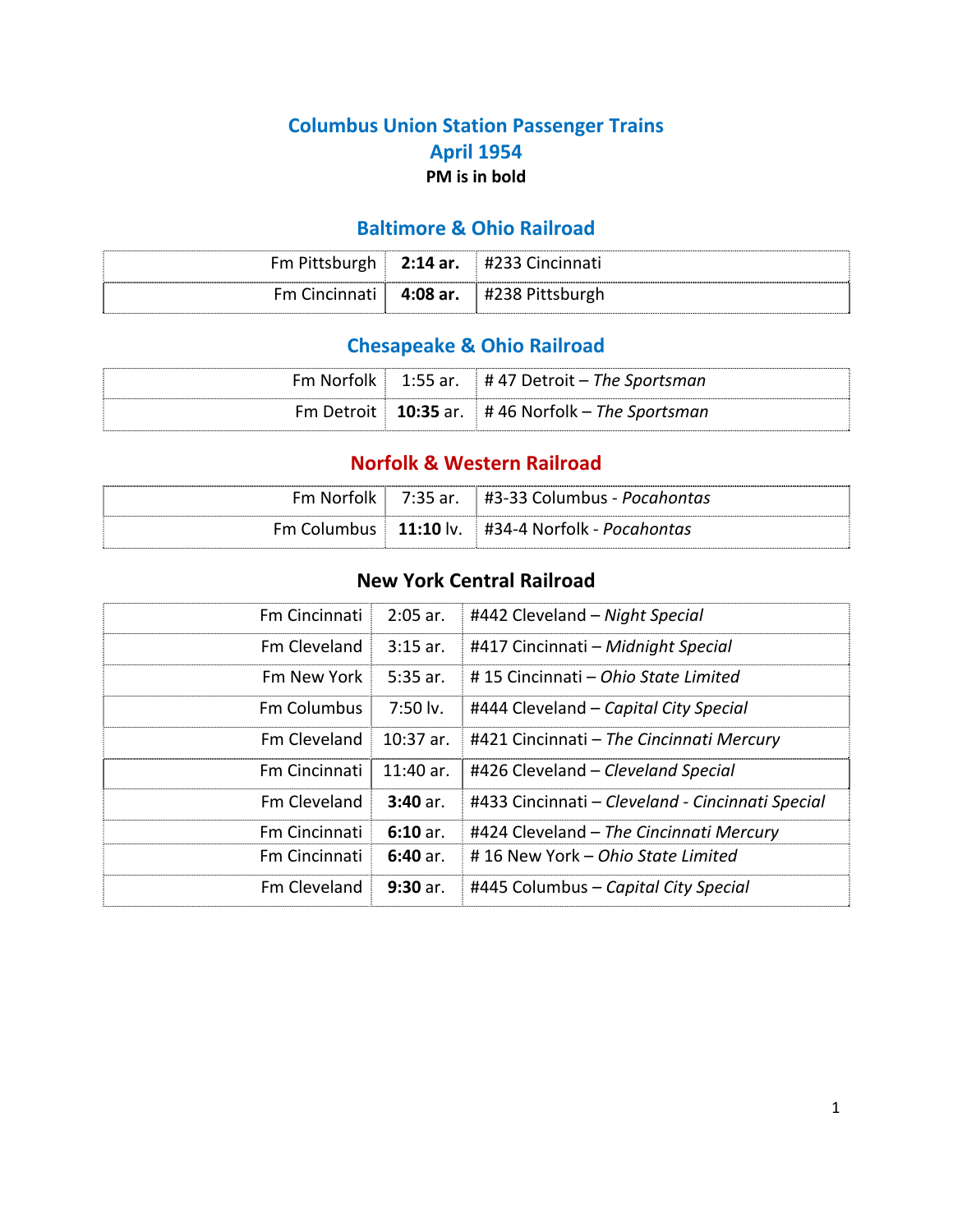## **Pennsylvania Railroad**

Listed by time

| Fm NY/Wash.                  | 12:27 ar.   | # 33 St. Louis - The St Louisan (1)               |
|------------------------------|-------------|---------------------------------------------------|
| Fm Cincinnati                | $2:00$ ar.  | #202 Pittsburgh (NY/Wash. #32) (1)                |
| Fm (NY/Wash. #33) Pittsburgh | $3:15$ ar.  | #203 Cincinnati (1)                               |
| Fm St. Louis                 | $3:25$ ar.  | #32 NY/Wash. - The St Louisan (1)                 |
| Fm New York                  | $5:44$ ar.  | #41 Cincinnati - Cincinnati Limited               |
| Fm NY /Wash.                 | $6:20$ ar.  | #21 Indianapolis - Indianapolis limited           |
| Fm NY /Wash.                 | 6:38 ar.    | #31 St. Louis - Spirit of St. Louis               |
| Fm Chicago                   | 7:30 ar.    | #110 Columbus (NY/Wash. #6-74) - The Ohioian &    |
| Fm (NY /Wash. #21) Columbus  | 7:45 lv.    | #115 Logansport (Chicago #215) - The Fort Hayes & |
| Fm St Louis                  | $7:55$ ar.  | # 6 Pittsburgh (NY/Wash #74) - The Allegheny      |
| Fm NY/Wash.                  | $8:10$ ar.  | # 3 St Louis (San Antonio) The Penn Texas         |
| Fm NY/Wash.                  | $11:25$ ar. | # 67 St. Louis - The American                     |
| Fm Vandalia, IL              | 12:15 ar.   | #12/212 Steubenville - Mail & Express &           |
| Fm Pittsburgh                | $2:05$ ar.  | #11 St Louis - Mail & Express &                   |
| Fm (Pittsburgh #11) Columbus | $2:20$ lv.  | #107 Richmond (Chicago #207) - The Union          |
| Fm (NY/Wash. #55) Pittsburgh | 2:45 ar.    | #205 Cincinnati Gotham Limited (2)                |
| Fm Cincinnati                | $3:40$ ar.  | #204 Pitts. (NY/Wash. #22) Manhattan Limited (2)  |
| Fr (Chicago #216) Logansport | 5:35 ar.    | #116 Columbus (NY/Wash. #4) - The Fort Hayes &    |
| Fm St. Louis                 | $5:40$ ar.  | #66 NY/Wash. - The American                       |
| Fm (San Antonio) St. Louis   | $6:53$ ar.  | # 4 NY/Wash.- The Penn Texas                      |
| Fm Cincinnati                | 7:48 ar.    | #40 New York - Cincinnati Limited                 |
| Fm Indianapolis              | $9:18$ ar.  | #20 NY/Wash. - Indianapolis Limited               |
| Fm St. Louis                 | $9:38$ ar.  | #30 NY/Wash. - Spirit of St. Louis                |
| Fm (Chicago #208) Richmond   | 10:30 ar.   | #108 Columbus - The Union                         |
| Fm (NY/Wash #25) Pittsburgh. | 10:55 ar.   | # 27 St. Louis - The Metropolitan                 |
| Fm (NY/Wash.#25-27) Columbus | 11:40 lv.   | #109 Chicago - The Ohioian &                      |

#### Notes: **&**‐ via Piqua

- (1) Westbound #33‐203 separates at Pittsburgh. #33 goes to St. Louis, #203 to Cincinnati. Eastbound #202 & #32 join at Pittsburgh, #32 from St. Louis, #202 from Cincinnati.
- (2) Westbound #55‐205 separates at Pittsburgh. #55 goes to Chicago via Ft. Wayne, #205 to Cincinnati. Eastbound #204 & #22 join at Pittsburgh. #22 from Chicago via Ft. Wayne, #204 from Cincinnati.